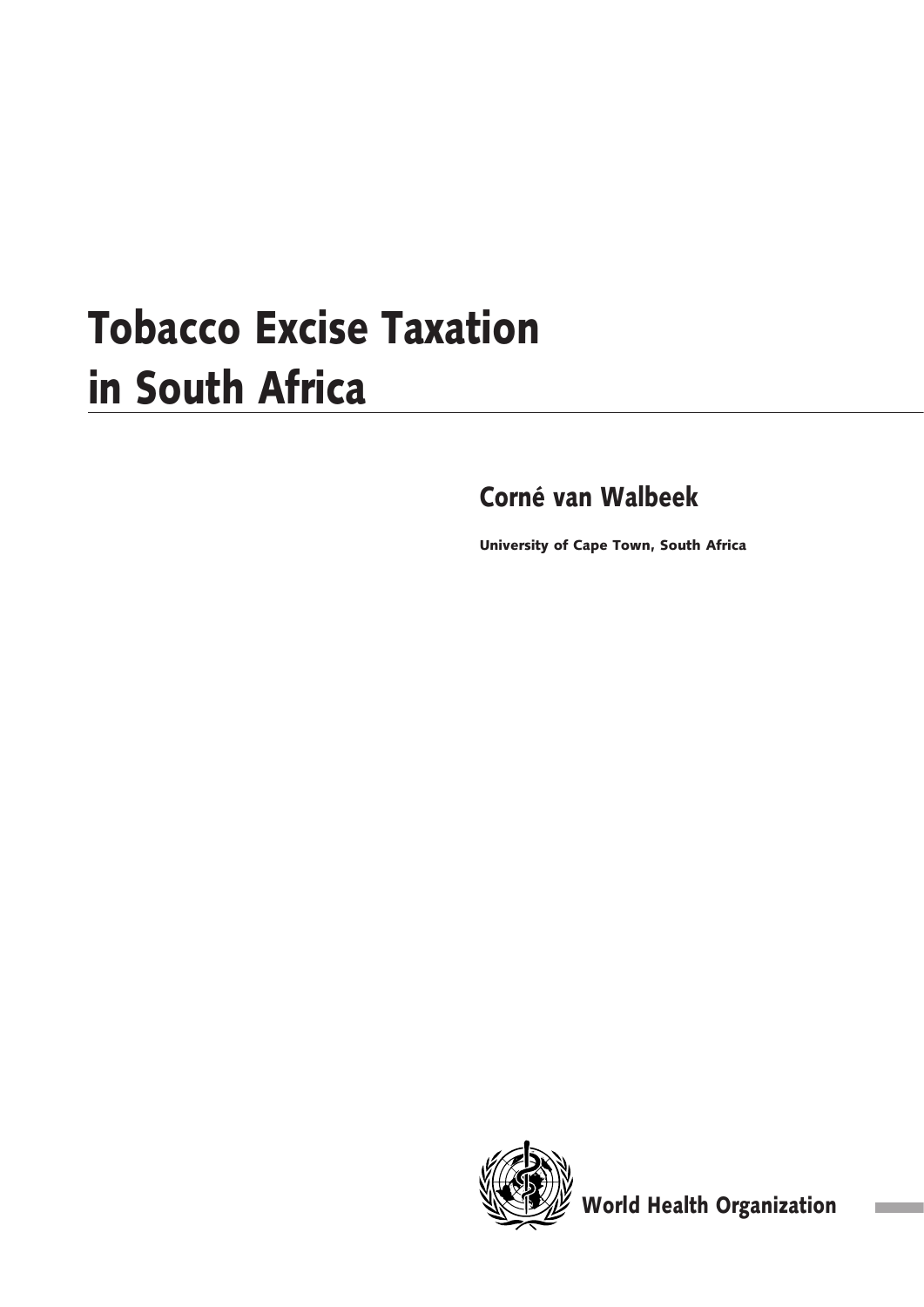

Tobacco Free Initiative Headquarters would like to thank the Regional Offices for their contribution to this project.

#### WHO Regional Office for Africa (AFRO)

Cite du Djoue Boîte postale 6 Brazzaville Congo Telephone: +(1-321) 95 39 100/+242 839100

## WHO Regional Office for Europe (EURO)

8, Scherfigsvej DK-2100 Copenhagen Denmark Telephone: +(45) 39 17 17 17

# WHO Regional Office for the Americas / Pan American Health Organization (AMRO/PAHO)

525, 23rd Street, N.W. Washington, DC 20037 U.S.A. Telephone: +1 (202) 974-3000

#### WHO Regional Office for South-East Asia (SEARO)

World Health House, Indraprastha Estate Mahatma Gandhi Road New Delhi 110002 India Telephone: +(91) 11 337 0804 or 11 337 8805

# WHO Regional Office for the Eastern Mediterranean (EMRO)

WHO Post Office Abdul Razzak Al Sanhouri Street, (opposite Children's Library) Nasr City, Cairo 11371 Egypt Telephone: +202 670 2535

# WHO Regional Office for the Western Pacific (WPRO)

P.O. Box 2932 1000 Manila Philippines Telephone: (00632) 528.80.01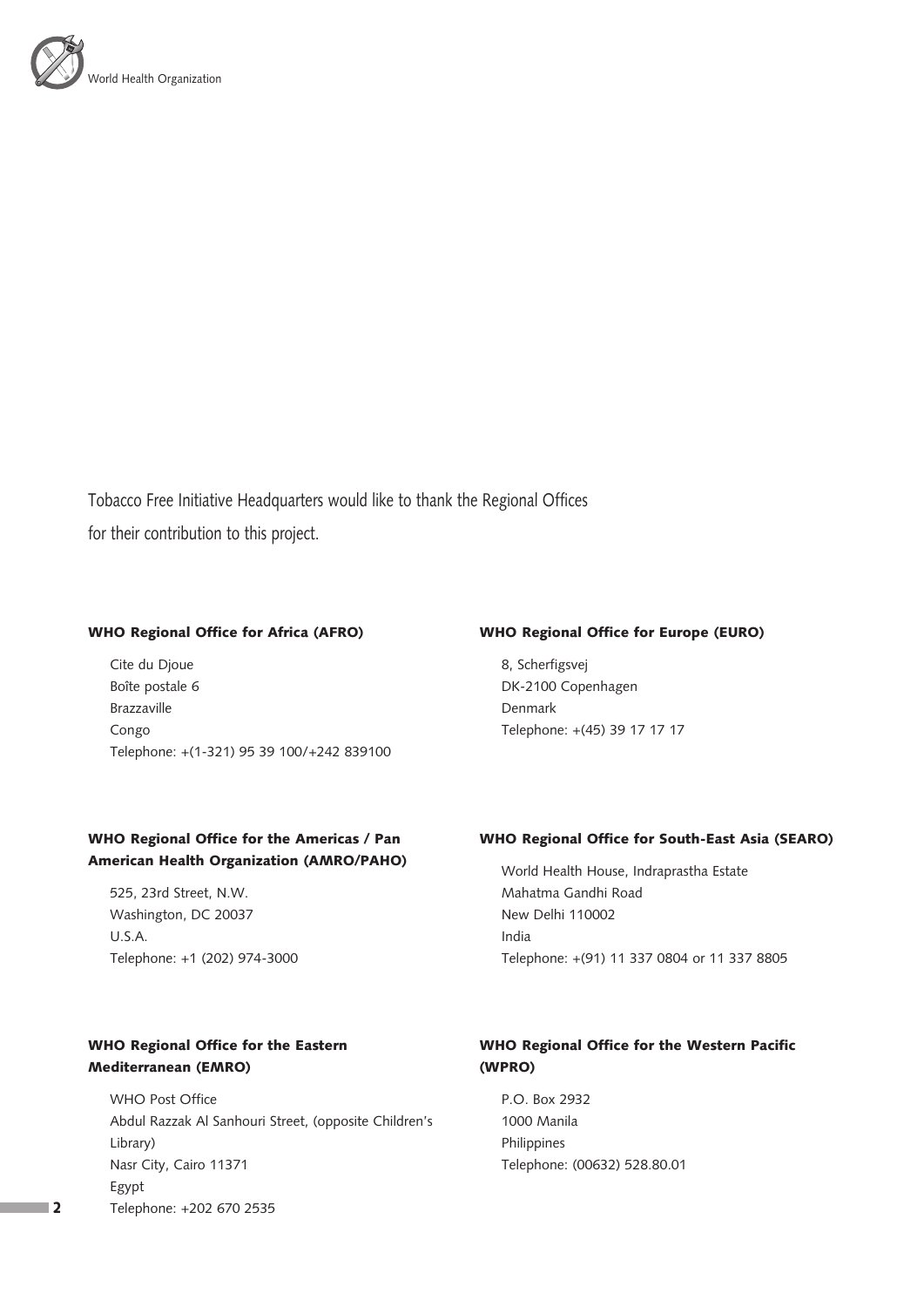# Introduction

The past ten years have witnessed a major turnabout in government policy on tobacco control in South Africa. Within a relatively short time, government policy has changed from complete apathy to one where the tobacco control measures are regarded as some of the most progressive in the world.

South Africa's tobacco control policy rests on two important pillars: legislation and excise tax increases. In 1999 the government passed legislation that banned tobacco advertising and sponsorship, prohibited smoking in all public places (including workplaces), and banned the sale of tobacco to minors. This legislation was an amendment to an act passed in 1993 that prohibited smoking on public transport and introduced health warnings for the first time.

As well as increasing the implicit costs of smoking, the legislation prohibiting smoking in public and work places represents a clear transfer of property rights from smokers to non-smokers. Whereas previously smokers enjoyed the right to pollute the air, the legislation unambiguously assigns non-smokers the right to unpolluted air. Although the direct impact of the legislation on tobacco consumption is still unclear, the legislation has continued the trend of deglamorising smoking in South Africa. As a result, smoking is no longer regarded as socially acceptable by large sections of the population.

In the past decade the government has substantially increased the excise tax on tobacco products for health reasons. Since 1994 the nominal tax on cigarettes has increased by nearly 25 per cent each year. Econometric evidence indicates that the resulting price increases have had a significant impact on cigarette consumption. The aim of this paper is to investigate tax increases in some detail.

# Description of the Intervention

During the 1970s and 1980s tobacco control was not on the public agenda. The tobacco industry used its cordial relations with the government to prevent any measures that would harm the industry. On tobacco issues, the government regularly consulted the industry. For example, before the budget was presented to Parliament the tobacco industry was consulted about possible tax increases. Not surprisingly, the tax increases were generally very modest. In fact, between 1970 and the early 1990s the real (i.e. inflation adjusted) excise tax on cigarettes

decreased by 70 per cent. This rapid decrease occurred despite calls by the medical community and the Ministry of Health to increase the excise tax.

In 1994 the African National Congress became the dominant party in the Government of National Unity after the first democratic elections. In the early 1990s the outgoing government had started introducing some tobacco control measures, in the form of legislation mandating health warnings, and increases in the excise tax. In 1993 the ANC announced that it would accelerate the tobacco control measures if it came to power.

The new government made its intentions clear at the reading of the Budget in June 1994, when the Minister of Finance announced that the government would increase the tax on tobacco products to 50 per cent of the retail price.1 At that point, excise taxes amounted to 21 per cent of the retail price and the total tax burden (i.e. including sales tax) was 32 per cent of the retail price. However, after being pressurised by the industry, the government opted for a slower phasing in of the adjustment. While the phasing in approach was a temporary setback for the tobacco control lobby, the government kept to its promise, increasing the excise tax by substantially more than the inflation rate at subsequent readings of the Budget. In 1997 the Minister of Finance announced that the 50 per cent target had been achieved. Subsequent tax increases were aimed at keeping the tax percentage at that level.

Some trends regarding tobacco taxation in South Africa are shown in Table 1. Column (f) illustrates the rapid decrease in real excise tax between 1970 and the early 1990s, followed by a sharp increase subsequently. A recent study has shown that, in the past decade, South Africa has had the third highest percentage change in tobacco taxes (after Korea and France) amongst 90 countries. It is interesting that, despite the industry's protes-

<sup>1</sup> In South Africa, as in many countries, the excise tax is levied as a specific tax, i.e. a certain amount per pack of cigarettes. Unless the tax is adjusted regularly, inflation will erode the tax. This is exactly what happened in South Africa during the 1970s and 1980s.

However, even though the excise tax is technically a specific tax, the government's policy of setting the tax at 50 per cent of the retail price has turned it into a *de facto ad valorem* tax.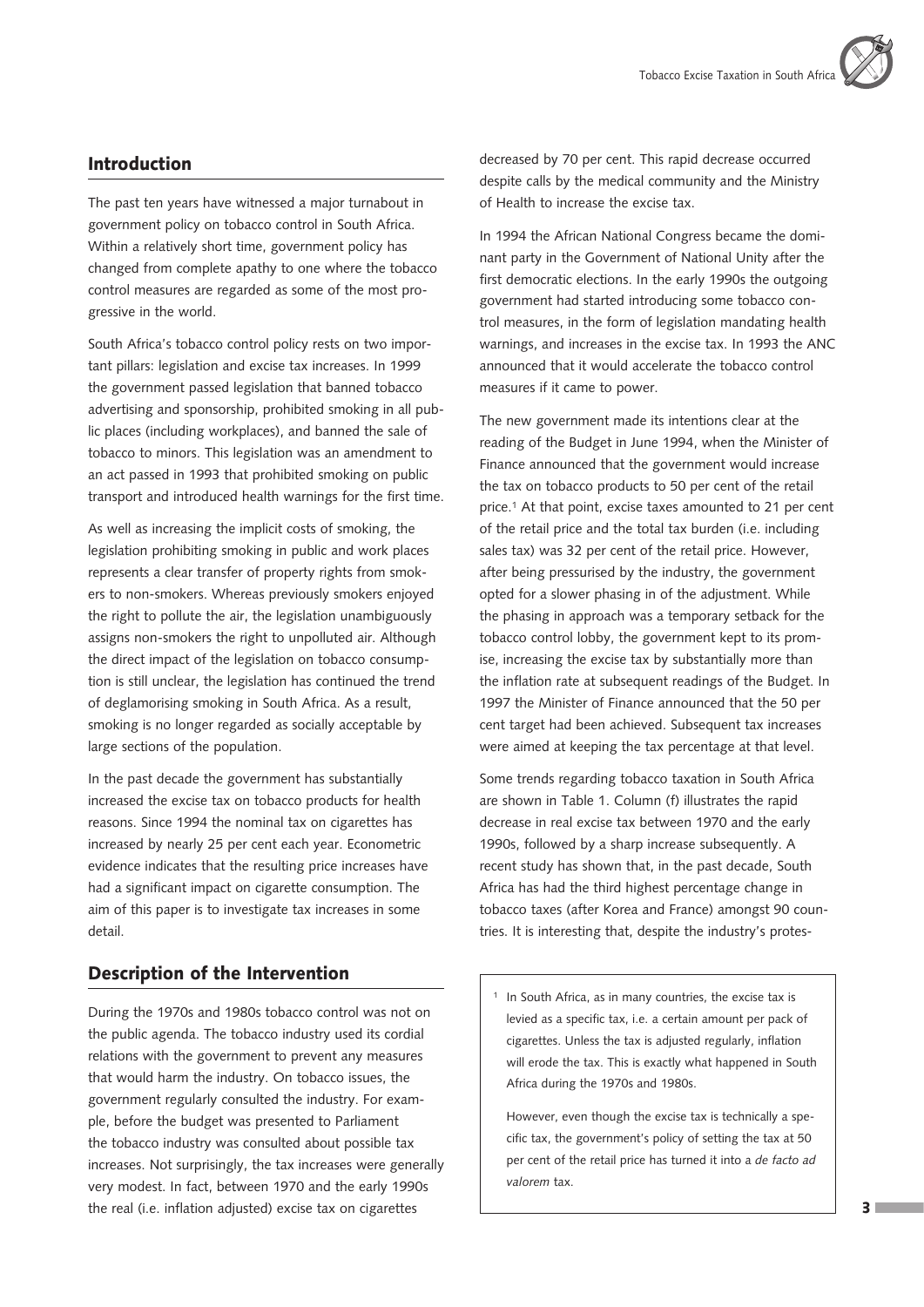

## Table 1

Trends in cigarette prices, taxes and consumption<sup>a</sup>

| Year              | Cons,<br>millions<br>of packs | Price,<br>Nominal,       | Price,<br>Real,<br>1995<br>base, | <b>Excise</b><br>tax,<br>Nominal, | <b>Excise</b><br>tax,<br>Real,<br>1995<br>base, | <b>Excise</b><br>tax as<br>$%$ of<br>price | <b>Total</b><br>tax as %<br>of price | Industry<br>price,<br>Real,<br>1995<br>base, | <b>Excise</b><br>revenue,<br><b>Real, 1995</b><br>base, |
|-------------------|-------------------------------|--------------------------|----------------------------------|-----------------------------------|-------------------------------------------------|--------------------------------------------|--------------------------------------|----------------------------------------------|---------------------------------------------------------|
|                   |                               | <b>Cents</b><br>per pack | <b>Cents</b><br>per pack         | <b>Cents</b><br>per pack          | <b>Cents</b><br>per pack                        |                                            |                                      | Cents<br>per pack $ $                        | <b>R</b> millions                                       |
| (a)               | (b)                           | (c)                      | (d)                              | (e)                               | (f)                                             | (g)                                        | (h)                                  | (i)                                          | (j)                                                     |
| 1961              | 517                           | 19.1                     | 449                              | 9.1                               | 214                                             | 47.6%                                      | 47.6%                                | 235                                          | 1106                                                    |
| 1965              | 608                           | 19.4                     | 417                              | 9.1                               | 196                                             | 46.9%                                      | 46.9%                                | 222                                          | 1189                                                    |
| 1970              | 783                           | 22.1                     | 405                              | 11.1                              | 203                                             | 50.2%                                      | 50.2%                                | 202                                          | 1593                                                    |
| 1975              | 1048                          | 31.8                     | 373                              | 14.6                              | 171                                             | 45.9%                                      | 45.9%                                | 202                                          | 1795                                                    |
| 1980              | 1283                          | 49                       | 328                              | 20.1                              | 134                                             | 41.0%                                      | 44.9%                                | 181                                          | 1725                                                    |
| 1981              | 1443                          | 53                       | 308                              | 20.1                              | 117                                             | 37.9%                                      | 41.8%                                | 179                                          | 1684                                                    |
| 1982              | 1632                          | 62                       | 314                              | 21.1                              | 107                                             | 34.0%                                      | 39.1%                                | 191                                          | 1745                                                    |
| 1983              | 1551                          | 66                       | 298                              | 24.1                              | 109                                             | 36.5%                                      | 42.2%                                | 172                                          | 1686                                                    |
| 1984              | 1570                          | 74                       | 299                              | 24.6                              | 99                                              | 33.2%                                      | 41.0%                                | 176                                          | 1560                                                    |
| 1985              | 1571                          | 84                       | 292                              | 26.1                              | 91                                              | 31.1%                                      | 41.4%                                | 171                                          | 1425                                                    |
| 1986              | 1591                          | 94                       | 276                              | 26.1                              | 77                                              | 27.8%                                      | 38.5%                                | 170                                          | 1217                                                    |
| 1987              | 1671                          | 109                      | 275                              | 26.1                              | 66                                              | 23.9%                                      | 34.7%                                | 180                                          | 1101                                                    |
| 1988              | 1795                          | 122                      | 273                              | 27.1                              | 61                                              | 22.2%                                      | 32.9%                                | 183                                          | 1089                                                    |
| 1989              | 1809                          | 138                      | 269                              | 30.6                              | 60                                              | 22.2%                                      | 33.5%                                | 179                                          | 1079                                                    |
| 1990              | 1868                          | 165                      | 281                              | 33.1                              | 56                                              | 20.1%                                      | 31.6%                                | 193                                          | 1055                                                    |
| 1991              | 1927                          | 171                      | 253                              | 37.6                              | 56                                              | 22.0%                                      | 32.9%                                | 170                                          | 1072                                                    |
| 1992              | 1900                          | 222                      | 288                              | 44.6                              | 58                                              | 20.1%                                      | 29.2%                                | 204                                          | 1100                                                    |
| 1993              | 1802                          | 255                      | 302                              | 53.2                              | 63                                              | 20.9%                                      | 31.3%                                | 204                                          | 1135                                                    |
| 1994              | 1769                          | 284                      | 309                              | 60.5                              | 66                                              | 21.3%                                      | 33.6%                                | 205                                          | 1162                                                    |
| 1995              | 1708                          | 348                      | 348                              | 75.3                              | 75                                              | 21.6%                                      | 33.9%                                | 230                                          | 1287                                                    |
| 1996              | 1690                          | 387                      | 360                              | 92.0                              | 86                                              | 23.8%                                      | 36.1%                                | 230                                          | 1447                                                    |
| 1997              | 1577                          | 497                      | 426                              | 117.5                             | 101                                             | 23.6%                                      | 35.9%                                | 273                                          | 1588                                                    |
| 1998              | 1495                          | 608                      | 487                              | 169.5                             | 136                                             | 27.9%                                      | 40.2%                                | 292                                          | 2032                                                    |
| 1999              | 1422                          | 730                      | 558                              | 214.3                             | 164                                             | 29.3%                                      | 41.6%                                | 325                                          | 2332                                                    |
| 2000              | 1333                          | 803                      | 582                              | 254.5                             | 184                                             | 31.7%                                      | 44.0%                                | 326                                          | 2453                                                    |
| 2001 <sup>b</sup> | 1272                          | 889                      | 608                              | 291.5                             | 199                                             | 32.8%                                      | 45.1%                                | 334                                          | 2540                                                    |

a Sources: Auditor-General, Statistics South Africa (previously Central Statistical Services and Department of Statistics), Budget Review, Tobacco Board.

**b** Preliminary figures.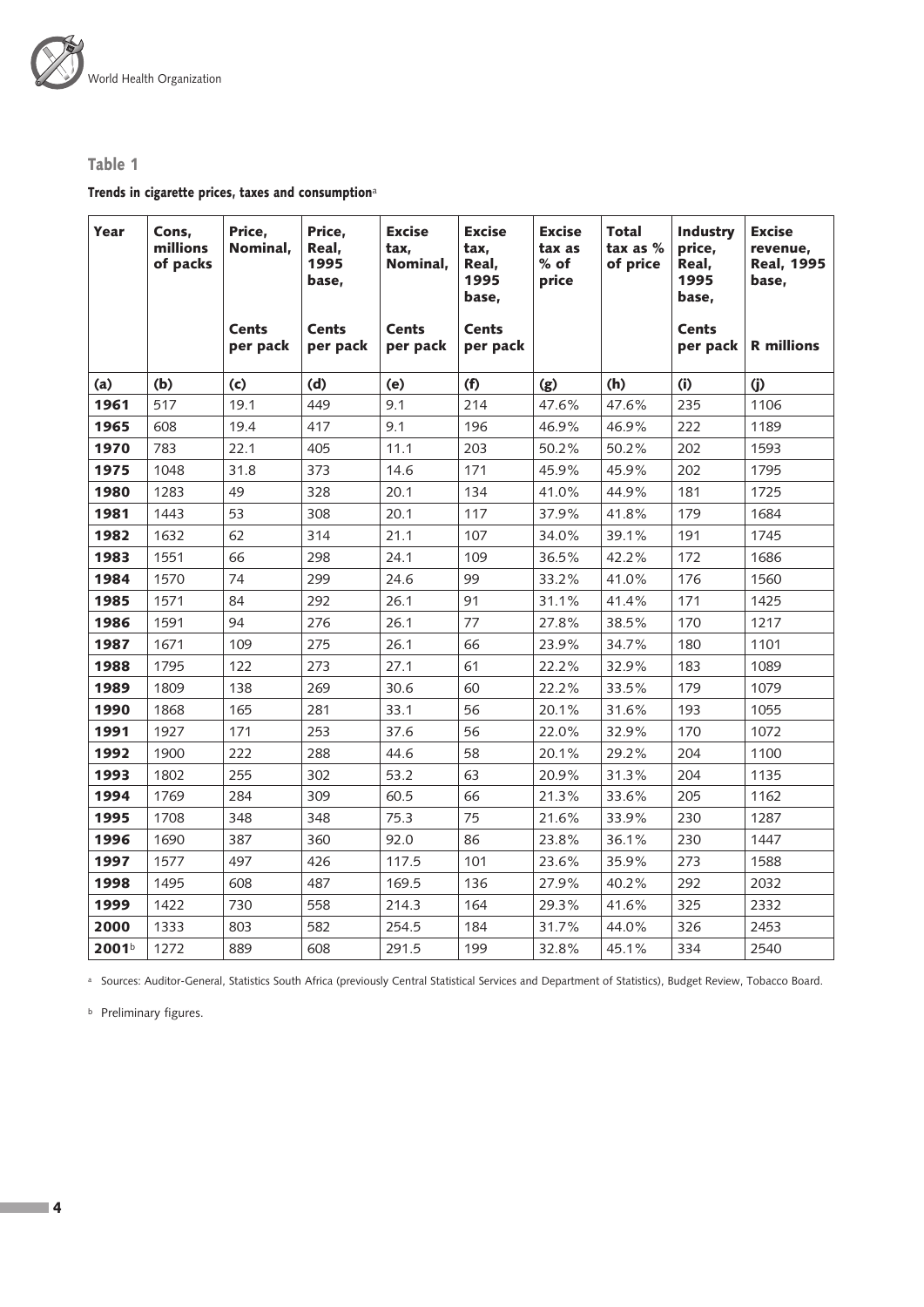#### Table 2

#### Nominal percentage changes in the excise tax on various tobacco products<sup>a</sup>

| <b>Financial year</b>       | <b>Cigarettes</b> | <b>Cigarette</b><br>tobacco | <b>Pipe tobacco</b> | <b>Cigars</b>  | <b>Inflation rate</b> |
|-----------------------------|-------------------|-----------------------------|---------------------|----------------|-----------------------|
| 1990/1                      | 11                | 11                          | 10                  | 13             | 12.0                  |
| 1991/2                      | 14                | 14                          | 11                  | 14             | 11.4                  |
| 1992/3                      | 8                 | 8                           | $\overline{4}$      | 5              | 8.3                   |
| 1993/4                      | 9                 | 19                          | $\overline{2}$      | $\overline{2}$ | 9.7                   |
| 1994/5                      | 25                | 29                          | 25                  | 30             | 9.0                   |
| 1995/6                      | 24                | 27                          | 25                  | 28             | 8.7                   |
| 1996/7                      | 18                | 20                          | 18                  | 19             | 7.4                   |
| 1997/8                      | 52                | 56                          | 52                  | 53             | 8.6                   |
| 1998/9                      | 29                | 31                          | 29                  | 29             | 6.9                   |
| 1999/00                     | 20                | 85                          | 166                 | 3669           | 5.2                   |
| 2000/1                      | 16                | 40                          | 56                  | 74             | 5.4                   |
| 2001/2                      | 12                | 12                          | 20                  | 17             | 5.7                   |
| Average 1990/1<br>$-1993/4$ | 11                | 13                          | $\overline{7}$      | 9              | 10.4                  |
| Average 1994/5<br>$-2001/2$ | 25                | 38                          | 49                  | 490            | 7.1                   |
| Average 1990/1<br>$-2001/2$ | 20                | 29                          | 35                  | 330            | 8.2                   |

a Source: Budget Review

- <sup>2</sup> However, during the 1960s cigarettes, like all goods, were not subject to sales tax. The imposition of sales tax, since the late 1970s has increased the effective tax burden above the level of the 1960s.
- <sup>3</sup> Since 1997 the Ministry of Finance has claimed that it has achieved the 50 per cent tax target. This is more illusionary than real. When the Ministry calculates the tax incidence percentage, the denominator they use is the retail price before the tax increase. This is unrealistic. The tax increase causes the retail price to increase, with the result that the denominator increases. So, ex post, the total tax percentage is much lower than the claimed 50 per cent, as is illustrated by column (h) of Table 1.

tations about the "unreasonableness" of the excise tax increases, the real excise tax in 2001 is no higher than the level of the 1960s.2 Total tax as a percentage of the retail price follows a similar trend, as indicated in column (h). The tax proportion decreased from 50 per cent in 1970 to 30 per cent in 1992, after which it rose to 45 per cent in 2001.3 Despite the excise tax increases, the tax proportion of South African cigarettes, compared to many Western countries, is still low.

The real retail price of cigarettes has more than doubled over the past decade, as is shown in column (d). This means that cigarettes, in comparison to a basket of other goods and services, have become very expensive. In fact, of all commodities surveyed by the South African statistical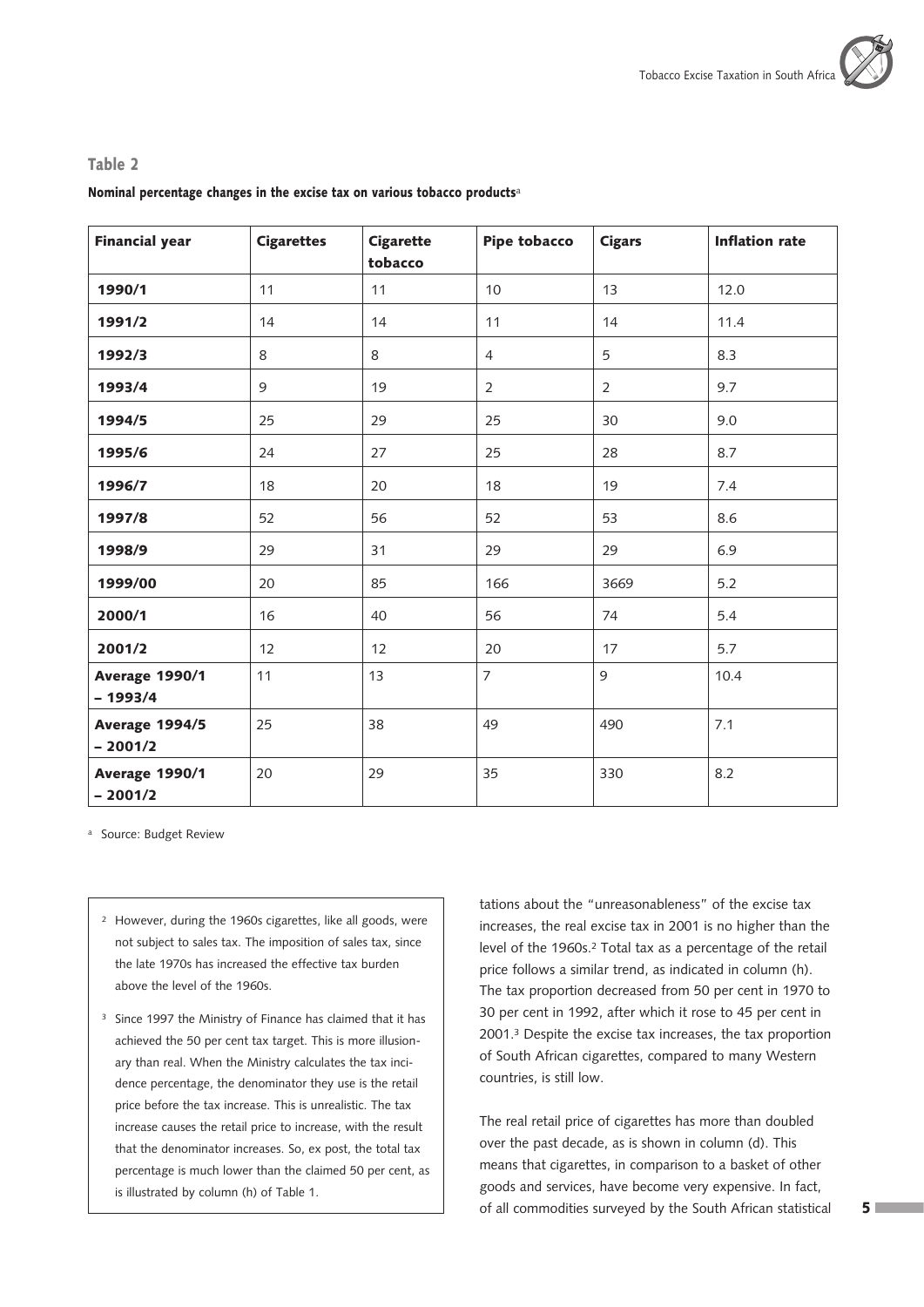authorities, cigarettes have been subject to the largest price increases over this period. This was a dramatic reversal of the previous 20 years' trend, since between 1970 and the early 1990s the real price of cigarettes had fallen by a third. At purchasing power parity, the price of South African cigarettes is currently comparable to those of many European countries and Japan.

In South Africa cigarettes represent more than 90 per cent of tobacco sales. Some of the poorer sections of society buy pipe and cigarette tobacco and roll their own cigarettes. However, despite the large increases in the real price of cigarettes, the non-cigarette tobacco segment has remained small.

In order to be effective, tobacco excise tax increases should not create incentives for people to shift their tobacco consumption from one form to another. The tax increases should thus be similar for the various tobacco products. In Table 2 the percentage changes in the excise tax for the four excisable tobacco products are shown. In most years the tax increases on potential substitutes to cigarettes (i.e. pipe and cigarette tobacco) have been similar to that of cigarettes, but in some years, notably 1999 and 2000, the tax increases have been substantially greater. This suggests that the government was aware of the possible substitutability of tobacco products, and did not want to create an incentive for consumers to switch to substitutes.

An important omission is snuff, which is not taxed at all. According to the National Council Against Smoking, in South Africa, almost as many women use snuff as smoke cigarettes. Despite tobacco control groups lobbying for a tax on snuff, no tax has been imposed to date.

In South Africa the excise tax on cigars has traditionally been very low. However, this changed dramatically in 1999 when the excise tax was increased nearly forty-fold. This was followed by another 74 per cent increase in the excise tax in 2000. The Minister of Finance claims that the large increases in the tax on cigars were necessary to bring them into line with the tax on cigarettes. However, the fact that few people in South Africa smoke cigars on a regular basis, and that they are regarded as luxury and "special events" items, suggests that the primary aim of increasing the tax on cigars was to increase government revenue.

# Implementation

In contrast to tobacco control legislation, which has to go through a lengthy parliamentary process, it is very easy to increase the excise tax on tobacco products. Even before 1994, the Minister of Finance announced increases in the tobacco excise tax at the annual reading of the Budget. However, as pointed out, the increases were small and usually less than the inflation rate.

In South Africa a vocal tobacco control lobby, led by the Medical Research Council (MRC) and the National Council Against Smoking (NCAS), had been arguing for significant tax increases since the 1970s. They appealed for a comprehensive tobacco control strategy resting on three basic pillars: (1) an advertising ban, (2) restrictions on smoking in public places, and (3) rapidly increasing tobacco taxes. They pointed out that international evidence had shown that increasing the excise tax on tobacco is the most effective tobacco control measure. Despite the fact that tobacco is addictive, numerous studies, performed in a variety of countries, have shown that excise-induced increases in tobacco prices causes tobacco consumption to decrease. They also pointed out that international experience had clearly shown that increasing tobacco excise taxes also increases government revenue.

The tobacco control lobby wanted the government to earmark a proportion of the tobacco excise taxes for general health promotion strategies. However, the lobby groups were unsuccessful with these requests, even after the changes of the 1990s were implemented. As a rule, the South African government does not earmark revenues.4 It is argued that earmarking distorts the prioritization of government policies, and could lead to economic inefficiency in the spending of these funds.

The MRC and NCAS regularly pointed out that the real excise tax rate had been decreasing during the 1970s and, even faster, during the 1980s. Even though this point was well taken in the Department of Health, the Ministry of Finance did not increase the tax. The government explained its inaction as follows: (1) increasing the tax would stimulate smuggling, and (2) an increase in the tax might, in fact, decrease government revenue, because the

4 Exceptions to the rule are the Unemployment Insurance Fund, the Skills Levy, and levies to fund regulatory bodies of specific industries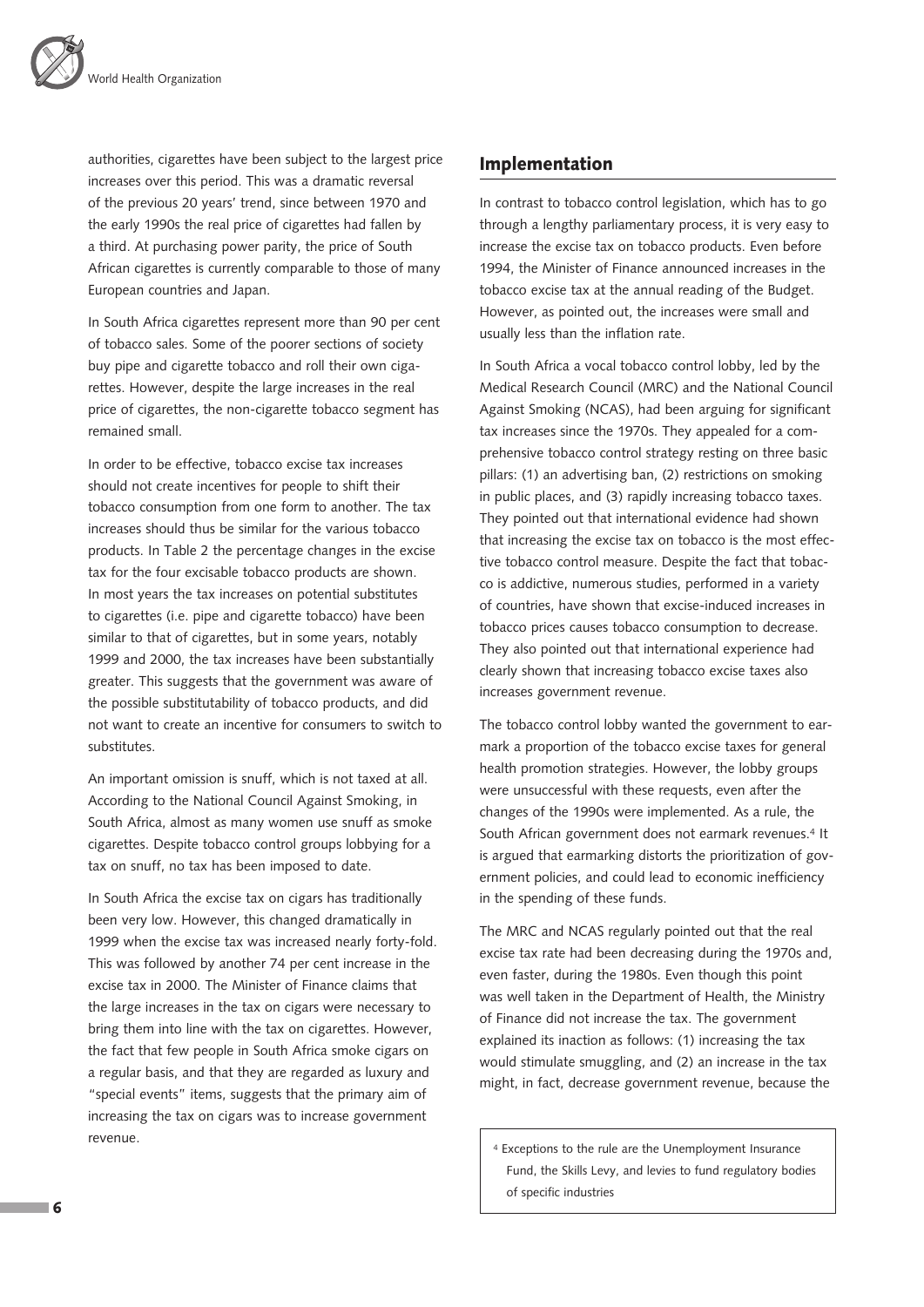tax-induced price increase would cause a sharp reduction in demand. In providing these explanations, the Ministry of Finance apparently did not question their empirical foundations; they were generally taken as an article of faith from the tobacco industry.

In the early 1990s, after the ban on the ANC had been rescinded,5 and negotiations for a democratic transition were taking place, the tobacco control groups started lobbying the ANC for stricter tobacco control measures, including rapid tax increases.<sup>6</sup> The tobacco control lobbyists found an ally in Dr Nkozasana Zuma, the later Minister of Health. She was passionately against smoking and, in this regard, had the full support of the president-to-be, Nelson Mandela.

In June 1994, less than two months after the democratic transition, the Minister of Finance announced that the government would increase the tax on tobacco products to 50 per cent of the retail price. The Ministry of Health and tobacco control lobby groups had been lobbying the Ministry of Finance for a doubling of the excise tax that year. Because of pressure exerted by the tobacco industry,

- <sup>5</sup> The African National Congress is a political party which was founded in 1912. It was banned for 30 years under the apartheid regime, from 1960 to 1990.
- <sup>6</sup> It must be noted that the National Party government passed the country's first tobacco control legislation in 1993. This was the result of persistent lobbying with the then Minister of Health. The legislation was mild, even by 1993 standards, but it nevertheless represented a schism between the NP government and the tobacco industry. This legislation did not make any provisions for tax increases. However, the more comprehensive legislation of 1999 did not include such provisions either.
- <sup>7</sup> However, subsequently it was found that the tobacco industry was involved in the smuggling network. Litigation is currently being brought against Brown & Williamson regarding their role in the smuggling.
- <sup>8</sup> The ETC Project was not the first to investigate the economic impact of smoking, but it was the most comprehensive. So, for example, a cost benefit analysis performed by the University of Cape Town's Health Economics Unit in 1988 indicated that, for every R1 received in tobacco taxes, the economy incurred medical costs and lost productivity of R4.

the Minister of Finance increased the tax by only 25 per cent in 1994. Although this was a temporary setback for the health community, the tax was increased by substantially greater percentages in subsequent years. The guiding principle for each of the subsequent tax increases was the "50 per cent goal" announced in 1994.

The industry was naturally furious about the excise tax increases. The Tobacco Institute of South Africa was particularly vocal about the "discriminatory" tax increases. They argued that tobacco was already the most highly taxed consumer product, and that such large tax increases would encourage smuggling. Furthermore, they argued that the tax would decrease tobacco consumption, which would cause large numbers of workers to be retrenched. The chairman of the Rembrandt Group, the country's largest cigarette manufacturer, wrote an open letter to the Minister of Health in 1996 in which he argued that smuggling was out of control, and that the government was losing revenue as a result. He quoted the example of Canada where smuggling had reached epidemic proportions, which was reduced significantly after the taxes were reduced.7

In 1996 the tobacco control lobby was strengthened when the Economics of Tobacco Control (ETC) Project was established at the University of Cape Town. Among other things, the Project quantified how much revenue the government had lost during the 1970s and 1980s by allowing the real excise tax to fall so sharply. This effectively destroyed the industry's argument that the government might lose revenue by increasing the tax, because of the reduction in consumption that it would cause. The tobacco control lobby used these and other research results of the ETC Project to counter the industry's claims that tobacco benefits the economy as a whole.<sup>8</sup>

The tobacco control lobby was heavily dependent on information and news in order to retain the attention of the public and the policymakers. Research results and tobacco related news from developed countries certainly maintained public awareness, but locally produced research results generally received more media attention. The tobacco control lobby in South Africa used locally generated research outputs to influence policymakers. This is important because policymakers want to know what the impact of certain interventions is likely to be on the South African situation. They are generally not very interested in, or persuaded by, research that has been performed in a different country, possibly under very different circumstances.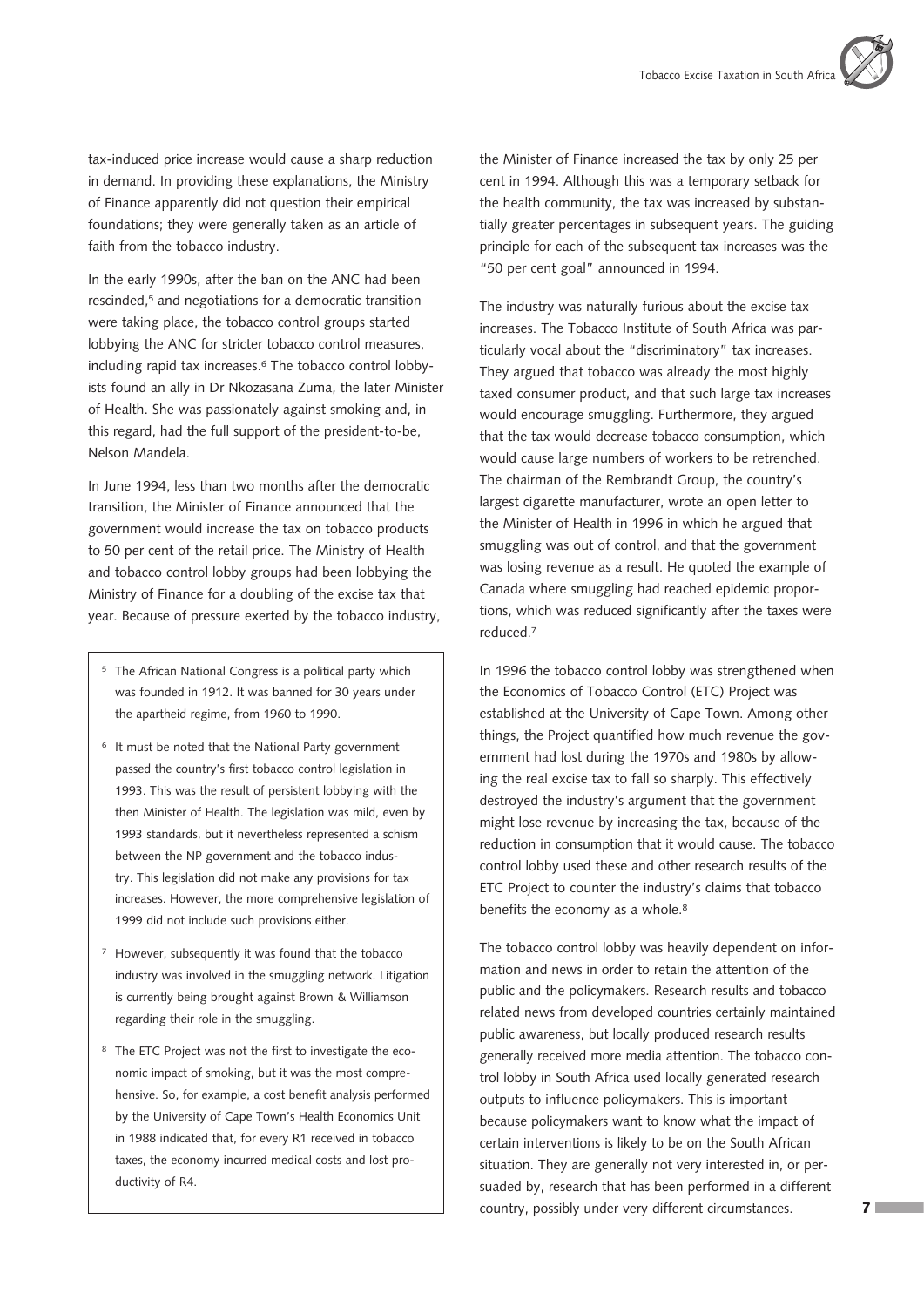The public's reaction to the tax increases has been mixed. In the "letters" section of newspapers people have expressed both support for and disappointment in the tax increases. Surveys indicate that most people, mainly nonsmokers, but also a sizeable proportion of smokers, generally support strategies aimed at reducing smoking.

# Success of the Intervention

Internationally, tobacco control advocates generally propose a comprehensive strategy in the fight against tobacco. Such a strategy would typically consist of an advertising ban, clean indoor air policies, restrictions on sales to minors, an effective education programme, and tax increases. The international literature indicates that, of all these interventions, increases in tobacco taxes are the most effective in reducing tobacco use.

The South African experience confirms these findings. Econometric studies have shown that the average price elasticity of cigarettes in South Africa is between 0.5 and 0.7. This means that, all other factors (e.g. income) remaining constant, the consumption of cigarettes decreases by between 5 and 7 per cent for every 10 per cent increase in the real price of cigarettes.

In Figure 1 the relationship between cigarette consumption and the real price of cigarettes is shown for the past four decades. The figure clearly illustrates the inverse relation-

ship between these two variables. The increase in excise taxes explains about half of the real price increase since 1991; the other half is attributed to the industry's pricing strategy (discussed in section 5). Since 1991 total cigarette consumption has decreased by a third; in per capita terms it has decreased by more than 40 per cent.

It was found that approximately 40 per cent of the decrease in cigarette consumption was to be ascribed to people giving up smoking. This is reflected in the fact that the smoking prevalence percentage among adults decreased from 33 per cent in the early 1990s to 27 per cent in 2001. The other 60 per cent of the decrease in cigarette consumption is explained by the fact that smokers are smoking less. In fact, average cigarette consumption per smoker has decreased by approximately 20 per cent in the past decade.

An analysis of smoking prevalence in South Africa reveals that young people, low-income earners, black South Africans and males have experienced the largest reductions in cigarette smoking. Smoking prevalence among young people decreased from 23 per cent in 1993 to 19 per cent in 2000; among low-income earners from 31 per cent to 25 per cent; among black South Africans from 28 per cent to 23 per cent, and among males from 51 per cent to 44 per cent. Surprisingly, smoking prevalence among black South Africans has decreased despite a heavy tobacco advertising campaign, specifically focused on emerging

#### Figure 1



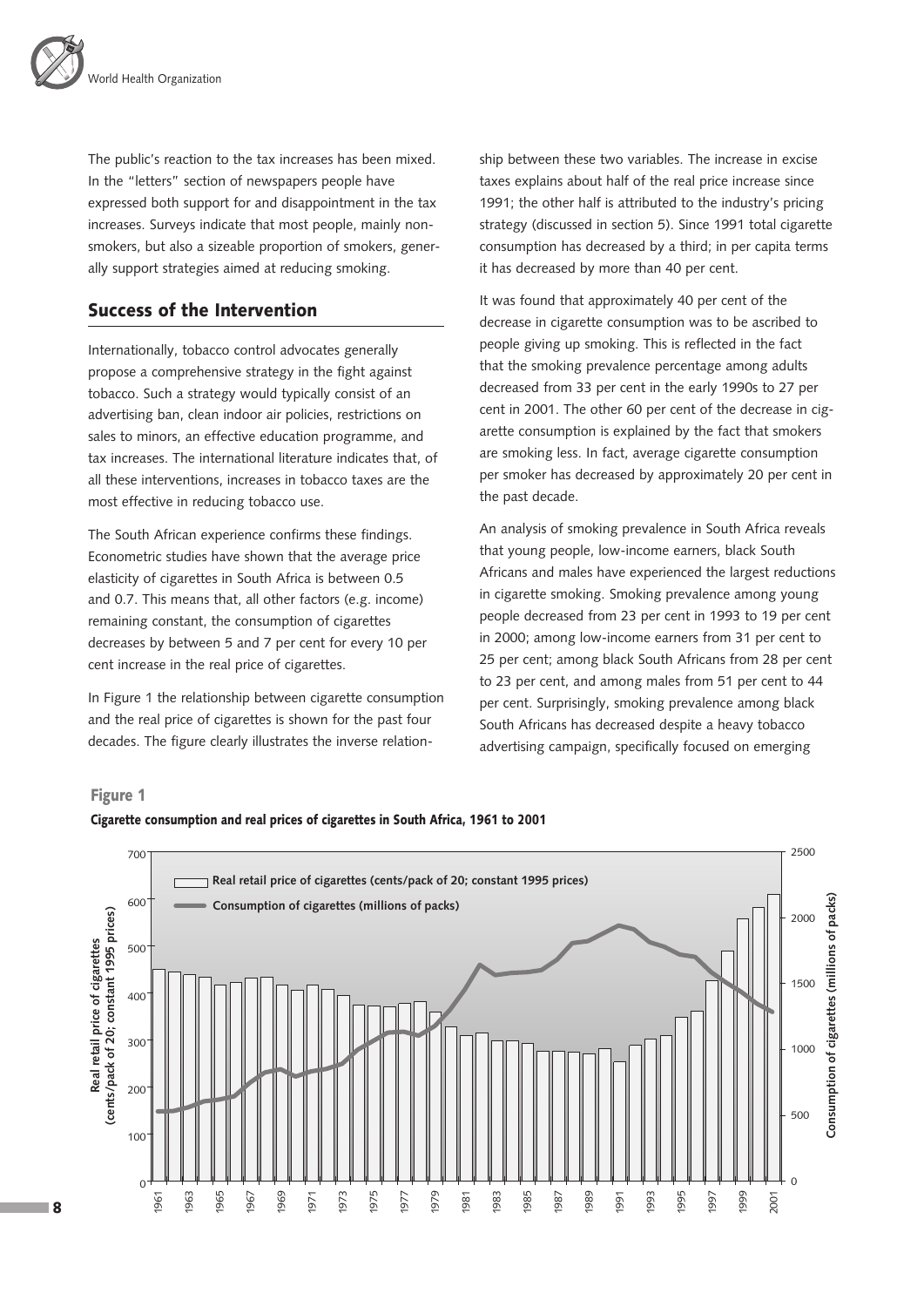middle-class black South Africans in the second half of the 1990s. The demographic groups that have not experienced significant decreases in smoking prevalence include females (although, admittedly, their smoking prevalence level, at 13 per cent, is relatively low), high-income earners (32 per cent), and white South Africans (36 per cent).

Studies performed in other countries indicate that young people and the poor are more responsive to cigarette price changes than older and more affluent people. The reason is straightforward: an increase in the price of cigarettes makes the product too expensive to those groups, with the result that they either reduce their consumption or quit altogether. The evidence from South Africa supports the hypothesis that young people and the poor tend to reduce their cigarette consumption by a greater percentage than other groups in reaction to a price increase.

A related issue concerns the regressivity of an excise tax on cigarettes. Some people are against using excise tax increases as a tobacco control tool because it could have a detrimental impact on the poor. Since the poor, vis-à-vis the rich, generally spend a larger portion of their income on tobacco products, they pay proportionally more tax. This implies that the tax is regressive, which is regarded as socially inequitable.

However, it has been shown that, in South Africa, an increase in the tax on cigarettes causes a larger reduction in cigarette consumption among the poor than among the

- <sup>9</sup> The Department of Customs and Excise has recently commissioned a study aimed at quantifying the number of smuggled cigarettes. However, to the author's knowledge, the results of this research are not yet known. An analysis by the Economics of Tobacco Control Project, based on rather cursory data, suggests that between 5 and 7 per cent of cigarettes consumed in South Africa are not taxed by the authorities. This percentage compares well with most European countries.
- 10 In a recent newspaper article, BAT claims that 148 million cigarettes were confiscated by the Department of Customs and Excise in 2001. This is about 0.6 per cent of total cigarette consumption in South Africa. However, the proportion of smuggled cigarettes impounded by the authorities is unknown. On the other hand, the smuggling and trade in hard drugs (especially heroin and cocaine) is a serious problem in South Africa, and attracts much media attention.

rich. This means that, while the absolute burden of the tax is likely to increase for all income groups, the burden on the poor, relative to that of the rich, is reduced. Thus, even though excise taxes are regressive, increases in excise tax reduce the regressivity of excise tax.

# Other Effects of the Intervention

While the primary aim of a tobacco control strategy is to reduce tobacco consumption, an agreeable by-product of increasing the excise tax on tobacco is that it increases government revenue. Column (j) of Table 1 shows that, despite a 33 per cent reduction in tobacco consumption over the past decade, real government revenue has more than doubled. Since 1994, for every 10 per cent increase in real excise tax, real excise revenues have increased by approximately 6 per cent.

The tobacco industry has been ferocious in its opposition to any tobacco control measures, including excise tax increases. Under the present government, the policy on tobacco and tobacco control is unlikely to change. The industry has had to drastically change its marketing strategy under these difficult external conditions.

Whereas the pricing strategy of the cigarette manufacturing industry before the 1990s was focused primarily on the growth in cigarette quantities, there is currently a much stronger focus on the growth in price. Column (i) in Table 1 shows that the real industry price (i.e. the retail price less all taxes) did not change much between the 1960s and the early 1990s. If anything, the real industry price decreased over this period. However, there has been a very rapid increase in the real industry price since 1991 and especially since 1996. In 2001 the real industry price of cigarettes had increased by more than 60 per cent compared to the early 1990s. An analysis of the industry's major cost factors indicates that this increase is not the result of an increase in the real costs of producing cigarettes.

There is only one explanation: the industry is maintaining its overall profitability by increasing the profit per cigarette, despite the fact that quantities are falling. The external environment has turned against the industry to the extent that future growth in cigarette quantities seems unlikely. Since the merger between Rothmans (of the Rembrandt Group) and British American Tobacco (BAT) in 1999, one company has controlled 95 per cent of the South African cigarette market. This gives the newly created BAT the necessary monopoly power to raise cigarette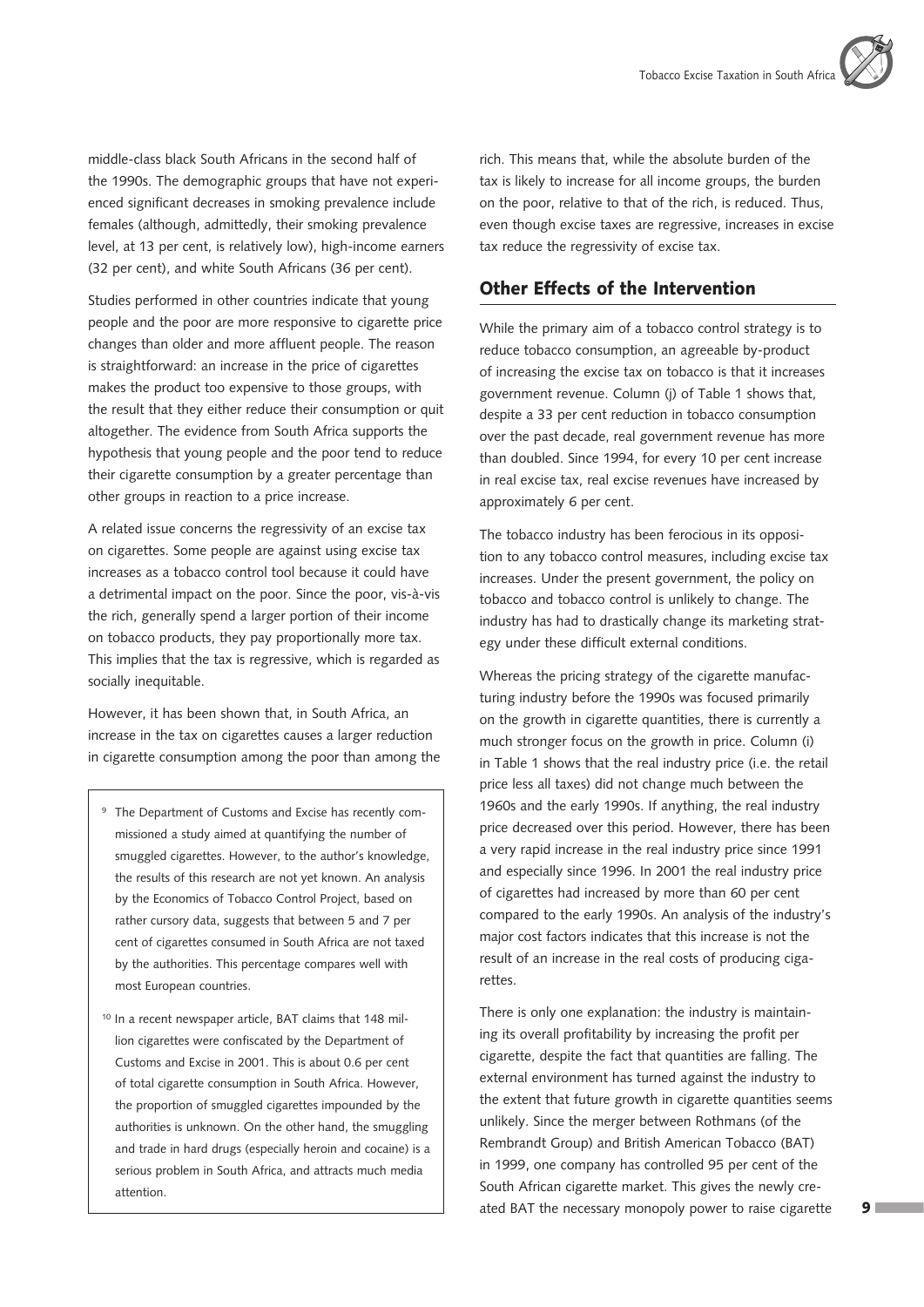prices above competitive levels. The industry can disguise the retail price increases behind the well-publicised tax increases.

A simulation analysis has indicated that this strategy has been very beneficial to the cigarette manufacturing industry. The strategy has increased total sales revenue for the industry, with the result that the profitability of the industry has been enhanced. Also, the strategy has reduced the government's ability to increase its excise tax revenue. By increasing the real industry price the industry siphoned off the extra revenue to itself, at the expense of the government. The downside, from the industry's perspective, is that its pricing strategy has further reduced cigarette consumption. The actions of the industry suggest that they are in an end-game scenario, looking to milk the cow for all it is worth before it finally dies.

From a tobacco control perspective the industry's pricing strategy has been beneficial, because it has reduced cigarette consumption by a much greater percentage than what the excise increases would have achieved in isolation. It is ironic that the industry itself, in its attempt to further its own short-term interests, followed a strategy that benefited both the industry and the tobacco control lobby.

An issue of considerable importance in many countries is that of cigarette smuggling. In South Africa, whenever the excise tax on tobacco products is increased, the industry claims that this will increase smuggling activities. Unfortunately, given the dishonest character of cigarette smuggling, accurate data do not exist.9 Over the past decade there have been very few reports of smuggled or counterfeit cigarettes being impounded by the South African police or customs authorities.10 While this is not meant to imply that cigarette smuggling is not a problem, it can be said with confidence that South Africa does not experience the cigarette smuggling problems currently experienced by the UK and, in previous years, by Canada. Also, considering the official consumption statistics (as shown in column (b) of Table 1), the decrease in cigarette consumption in the past decade seems reasonable in view of the very sharp increase in the real price of cigarettes.

An interesting characteristic of the South African cigarette market is the absence of the Marlboro brand. In fact, Philip Morris has no presence in South Africa. In a court case in 1998 Rembrandt accused Philip Morris of smuggling cigarettes into South Africa via neighbouring countries. Tobacco industry documents clearly reveal that cigarette smuggling is used to gain market entry and/or share

and to undermine tax policies. If smuggling, especially of Marlboro, into South Africa becomes uncontrolled, this could enable Philip Morris to formally enter the market. For this reason it is in the interest of the dominant incumbent (first Rembrandt, and now BAT) to contain smuggling.

Apart from keeping Philip Morris out, the industry has obvious motives for emphasizing the smuggling problem in South Africa. If cigarettes were smuggled on a large scale, the logical step, according to the industry, would be to reduce the tax on cigarettes. This is exactly what happened in Canada in the early 1990s.<sup>11</sup> While some informal bootlegging and some more organized smuggling definitely occur, cigarette smuggling is not a serious threat to the government's excise tax policy.

# Conclusion

South Africa has been able to significantly reduce its tobacco consumption in a decade. While strong tobacco control legislation and changing social norms have created an environment where smoking is increasingly regarded as socially unacceptable, the instrument with the biggest impact has been excise taxation.

In South Africa, as in most countries, it is administratively easy to change the excise tax on tobacco. What is required is the political will to challenge the vested interests of the tobacco industry. In South Africa the Minister of Health and nongovernmental organizations played a pivotal role in implementing a comprehensive tobacco control strategy, of which large increases in the excise tax are a key part.

The effects of an increase in the excise tax on cigarettes are soon felt: cigarette consumption decreases and government revenue increases. In South Africa the impact of the excise tax increases was enhanced by the industry when it increased the real retail price by more than the increase in the real excise tax.

An important proviso concerns cigarette smuggling. While South Africa's experience can, in principle, be easily duplicated in other countries, the success of such a strategy will depend crucially on whether the country can contain

11 However, the logic is flawed. Evidence from several countries shows that tax reductions do not, in themselves, reduce smuggling.